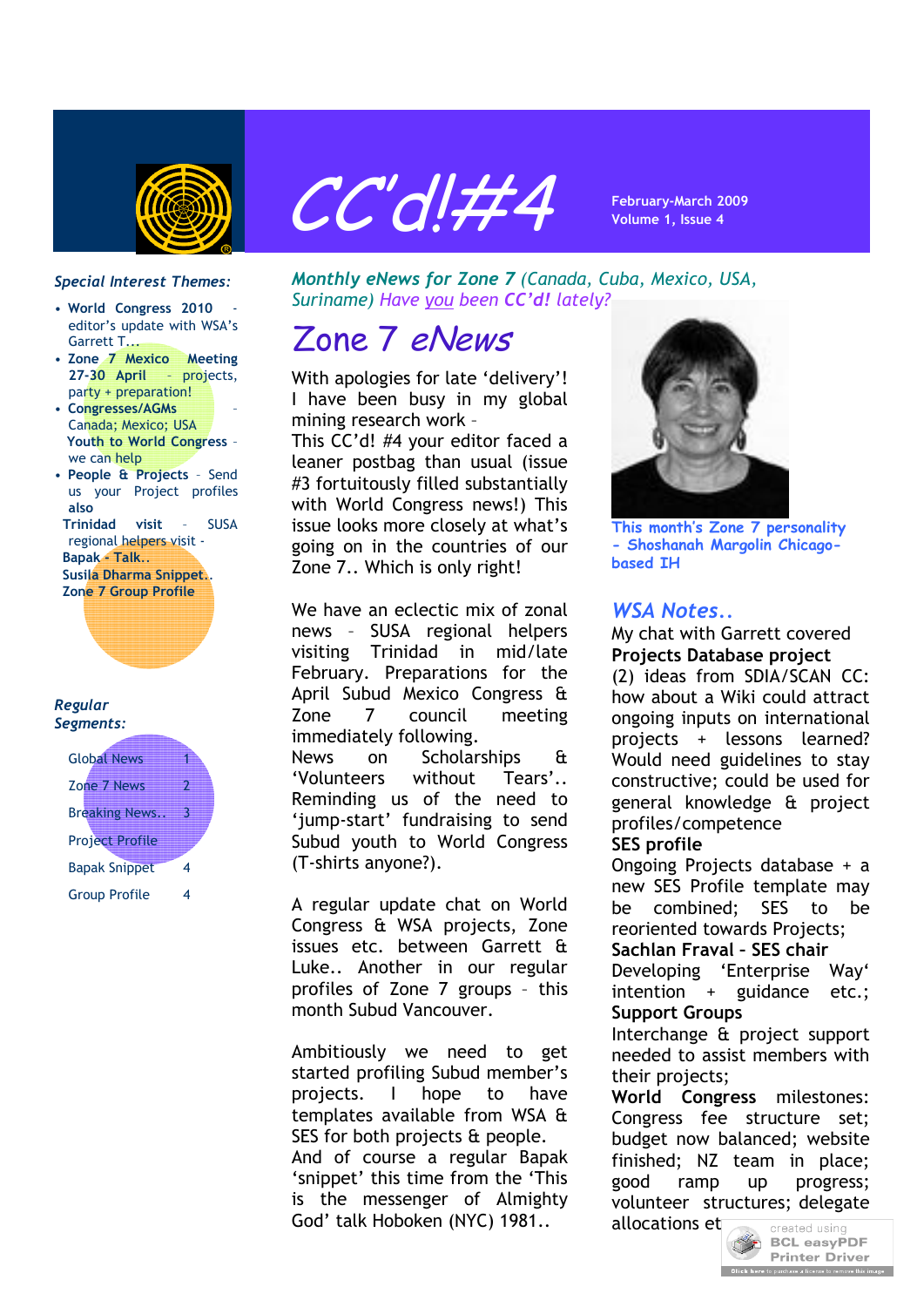# **Page 2 of 5** *CC'd!*



WSA news continued -

### **Subud.org**

Website up; big move forward;

# **Organizational Change**

Stefan Freedman 'quo vadis Subud organization/ WSA?; see p3;

### **Zone 7**

Need for member's project profiles; assistance sought in interchange; upcoming Zone 7 Council (businessoriented) meeting to include projects review; Maya to attend Mexico Congress/Zone 7 meeting;



# *Canada Newsflash!*

Subud Canada's AGM will be held in Vancouver area (which you will notice features prominently in this CC'd!#4..) from April  $8-10^{th}$ : following which attendees are invited to join the Spring regional gathering @ Loon Lake – a nearby retreat;

# *Mexico Newsflash!*

Subud Mexico's Congress will take place April 24-26 in the Puebla area ahead of the Zone 7 meeting;

# **Zone 7** (Canada, USA, Cuba, Mexico; Suriname

# & Caribbean (part of Subud USA)

**Regional Helper Visit to Trinidad Feb.13-18, 2009**

Since Subud East Coast USA is currently responsible for the Caribbean area, Jasmin Webb and Laurie Lathrop traveled to Trinidad, an island only a few miles from S.America. We had been told that there was one woman there doing latihan at home and two women waiting to be opened. Although we asked how they knew about Subud, their names, and what they might have read, we didn't have any answers by e-mail. By the time we arrived the woman who had been opened was no longer active and declined to meet with us, and one of the applicants had dropped out. So the group then consisted of four men. One, Latiff Westmaas, is the helper as well as an imam, and they do latihan in his mosque twice a week. Off and on they have visitors like Hillary Marica (kejiwaan councilor from Suriname) and Mattheus Kaslan (an international helper for Area 3). The applicant who remained interested, Carol Dookie, was happy to meet with us. We spoke with her for the two nights Jasmin was there, and we could feel that the process prior to opening was beginning to work in her.

However, testing suggested that she was not yet ready to be opened. In addition, we both felt a concern about opening someone who had no other woman to do latihan with, basically without support except by e-mail and occasional phone calls.

Jasmin had to leave the next day, but Carol met with Laurie that evening. Like the two previous meetings, it was lengthy, moving, and intense. When Laurie tested the next day it seemed clear that the time was right for her opening.

The opening went smoothly, and Carol was able to describe her experience in detail. It left her quite peaceful and joyful, and both she and Laurie felt enormous gratitude to Almighty God.

As it turned out, she will be able to go to latihan twice a week at the mosque at the same time that the men are there.

That evening Carol cooked and served a delicious dinner for her husband, son, and Laurie, an Indo-Trinidadian curry with homemade roti! And it was topped off by a creamy dessert called sawine. What a fine & tasty treat of Trinidad to conclude an extraordinary visit!

with love from Jasmin Webb &Laurie Lathrop (SUSA East Region Regional Helpers)

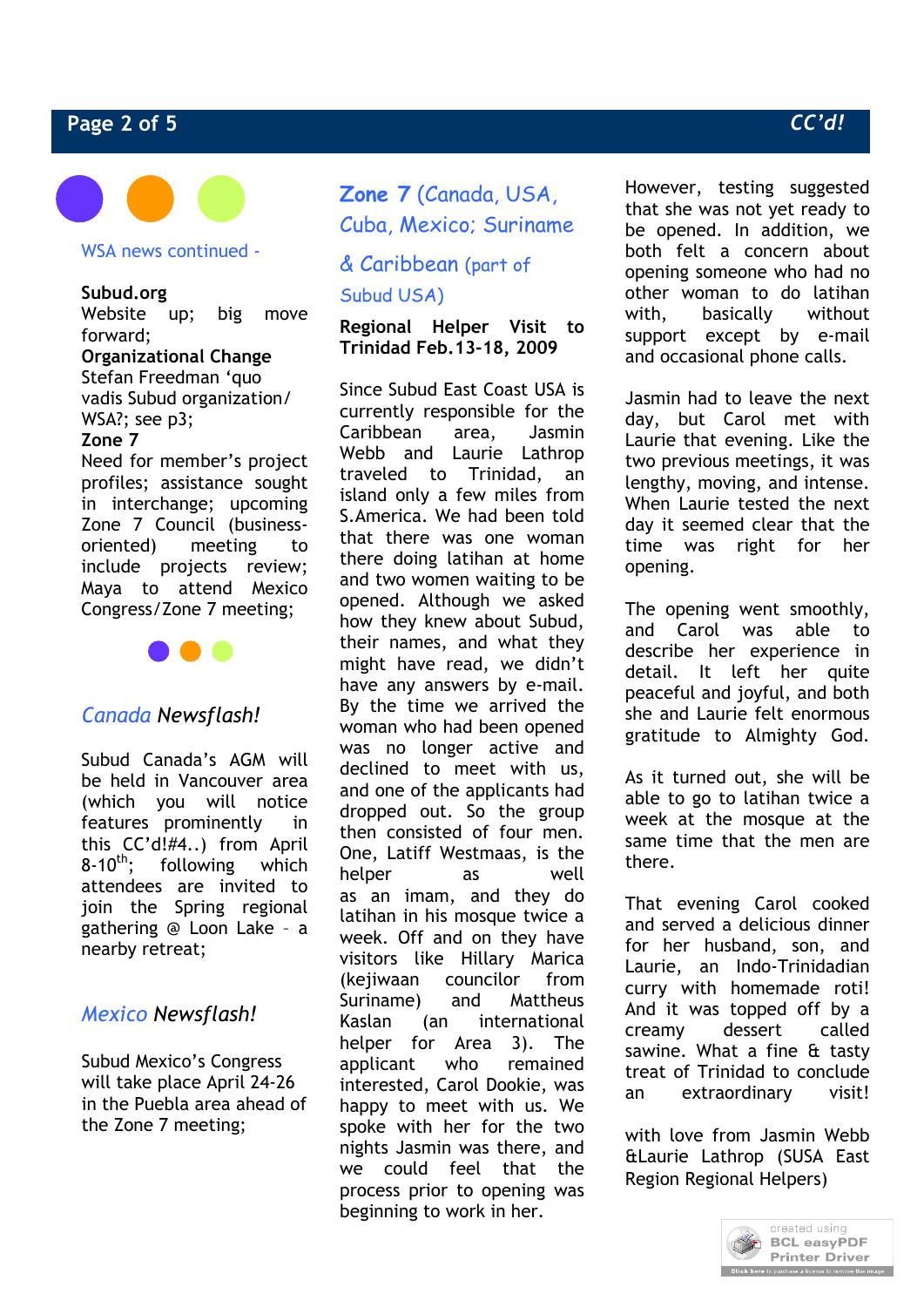# **Breaking News..**

### *WSA News*

### **SCHOLARSHIPS AVAILABLE: Deadline March 31**

You may recall that World Subud Association (WSA) Executive (formerly ISC) and the Care Support Team announced some months ago the formation of the WSA Subud Education Fund, formed under the WSA Care Support Program. The purpose of the Fund was to start addressing some of the educational needs of Subud members and their families through a scholarship fund.

We are ready to commence with our first set of awards, thanks to the generous funding of the Muhammad Subuh Foundation. During the first round of awards, we will be able give out approximately 5 – 8 scholarships of \$500 - \$1000 each. It is a start and we hope that donations and contributions to the Fund will grow once the need is clearly established.

Please distribute this widely within the membership of your country. We would be most grateful if you could facilitate even a rough translation into the language of your members. You may also find information and an application form on www.subud.net.

The team will now accept

applications in the language of your members if you are able to provide us with a translation of the application package (into English preferably, but French and Spanish is perfectly fine also).The deadline for applications for this year is March 31, 2009. Applications inquiries: kumari\_beck@telus.net

### *SDIA News*

**'VOLUNTEERS WITHOUT TEARS' RETREAT: Deadline March 2009** Susila Dharma International and SYA are proud to present the first annual short-term

**volunteering retreat** with the Volunteers without Tears program. Subud youth will volunteer at Fundacion Amanecer, Colombia, from **June 12 to July 12, 2009**, building classrooms, constructing walkways, and teaching children. There will be a strong kejiwaan component with workshops, latihans, and testing, as well as an intercultural immersion experience with language classes and excursions. Volunteers are expected to pay their way with the help of grants, private donations, or creative fundraisers (for more information or ideas, contact the email below). All opened members aged 18+ are encouraged to apply. For more information or a copy of the application, please email our coordinators @

### getinvolved@susiladharma.org or

alexandra.woodward@gmail.co m



# *WSA Survey*

Dear Subud Members How's it going, and how do you feel about your role in the Subud organisation? Are you getting enough support or communication? What would make Subud work more fulfilling?

There's a general sense of taking stock, noticing how we do things – what's going well and what we might want to do differently. We invite you to join in a worldwide conversation (if you aren't already doing so), to arrange time with your group, or a regional or national meeting to see how yourself and others are feeling. What would you and others like to initiate to support Subud's sustainability & development? I have compiled 12 topics in consultation with Frederic Richard & Osanna Vaughn, based on member's suggestions. We'd love to hear from you. There's great value in hearing & understanding one another. A healthy organization needs to encompass diversity, so *we don't have to reach 100% agreement*. The aim is to become a broad-based association good at learning & developing. What you think & say matters. Your feedback will shape discussions & decisions @ world congress. get the topics list from me Stefan - Coordinator, WSA's "Looking at our Subud Organization & Culture" **Initiative st[efan@subud.org](http://www.pdfonline.com/easypdf/?gad=CLjUiqcCEgjbNejkqKEugRjG27j-AyCw_-AP)**<br>Created using

**BCL easyPDF Printer Driver Click here** to purchase a license to remove this image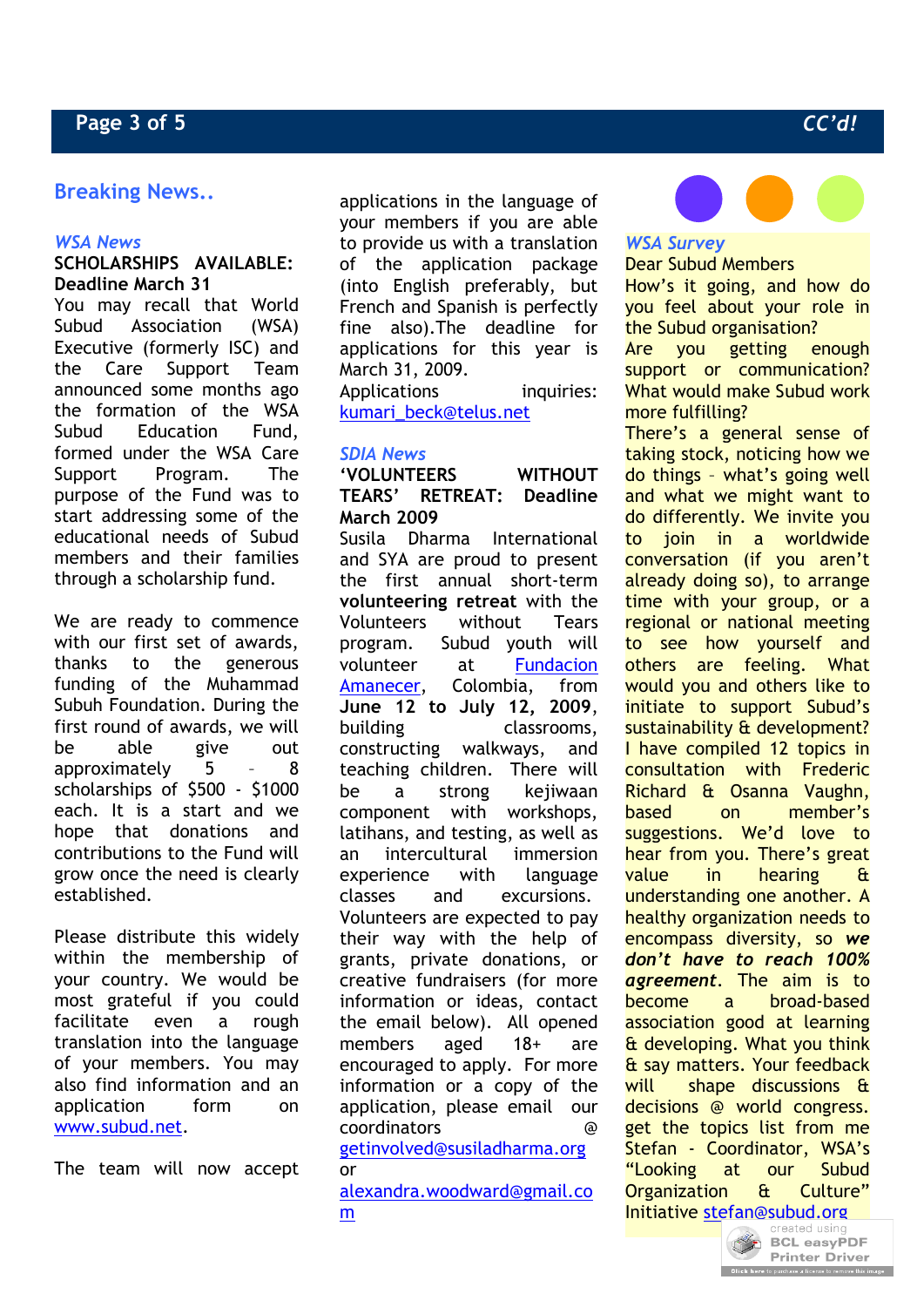# **Page 4 of 5** *CC'd!*





"Even though your life will not be luxurious - like that of the very rich, you will always be able to fulfill all your needs."

### **Bapak Snippet..**

Hoboken (NYC) June 81

"..So it's clear, brothers and sisters, many of you are already able more or less to receive movements but as yet without the content. For example, that's why, whenever Bapak comes here, you are not able to welcome Bapak with words that come from the jiwa, words that are spoken spontaneously without having to be planned or thought about.

Bapak is going to illustrate this again: "These words that I am speaking to all of you are actually advice from the Power of God, directed to all of you. To the extent that you follow what I have told you, you will be able to receive happiness from the jiwa, so that in your life you will become a happy person.

Happiness does not mean having great wealth; it means possessing peace of mind in everything you do and always having enough of everything you need for your life.

Even though your life will not be luxurious like that of the very rich, you will always be able to fulfill all your needs."



Bapak & party Vancouver July '81

if it is sung with a melody similar to that which accompanied what Bapak wrote in Susila Budhi Dharma, it will sound like this. Because Bapak did not write Susila Budhi Dharma with his mind: it was written as a gift from Almighty God. That is why Bapak cannot do it with that thing on (the video) because this cannot be expressed in the ordinary way.(Bapak then sings in Javanese, translating into Indonesian line by line) If you want to know,

*'This is the messenger of the Power of Almighty God Informing all of you, So that all of you should be able to understand That God is Almighty. You are all fortunate to have been able to receive The Grace of Almighty God. All of you are aware of your life the eternal life which has no end. The explanations which have been expressed to you, All of this has not come because it has been thought out, nor from the nafsu, But only through the Love of Almighty God Who very much loves mankind.'* That's all".